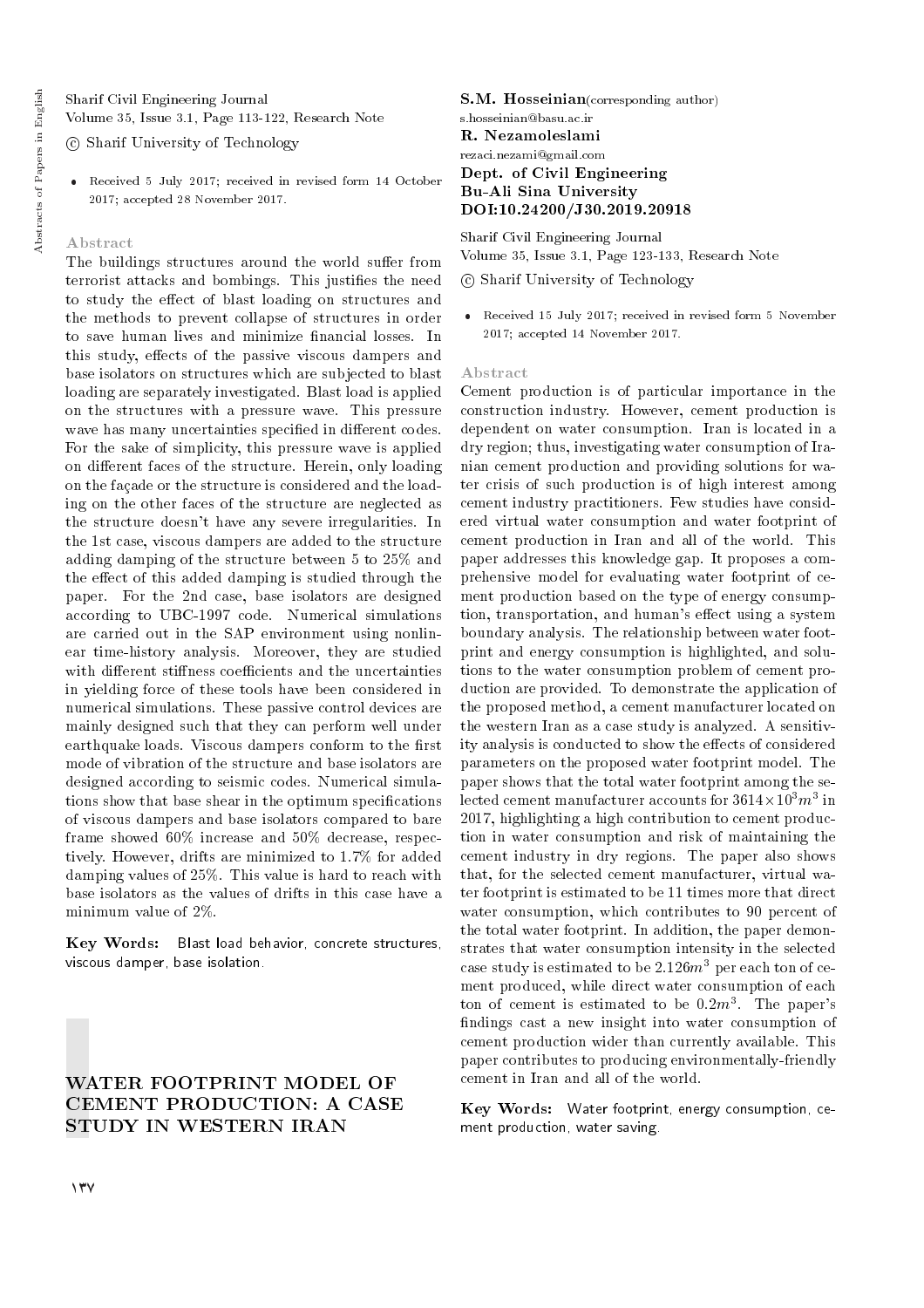Abstracts of Papers in English

Abstracts of Papers in English

ratios of the slabs were 0.45% and 1.02%. After 28 days of curing, all the specimens were tested. The objective of this study is to investigate the modes of failure, the loaddeflection relationships, and the effectiveness of adding steel fibers to flat slabs. Based on the results of this study, it was concluded that adding 1.5% of steel fibers improved punching shear strength up to 34% and 64% depending on the ratio of reinforcement. In addition, it was shown that the depth of the flat slabs could decrease up to 38% and 40% in comparison to the slabs with plain concrete. Furthermore, increasing the ratio of reinforcement from 0.45% to 1.02% led to the enhancement of punching shear strength and improved toughness. The test results indicated that with ber volume fractions of 0.5, 1, and 1.5, the shear punching strength increased by  $49\%, 30\%, \text{ and } 23\%$  due to the enhancement of flexural reinforcement from 0.45% to 1.02%, respectively.

Key Words: Steel fibers reinforced concrete, punching sear strength, flat slab.

# EVALUATION OF SEISMIC DEFORMATIONS OF GOTVAND DAM DURING EARTHQUAKE

L. Shahverdi Tarkhorani

leila.shahverdi2011@yahoo.com S.M. Mir Mohammad Hosseini(corresponding author) mirh53@yahoo.com

Dept. of Civil and Enviromental Engineering Amirkabir University of Technology DOI:10.24200/J30.2018.1915.2044

Sharif Civil Engineering Journal Volume 35, Issue 3.1, Page 99-111, Research Note

c Sharif University of Technology

 Received 7 June 2017; received in revised form 23 September 2017; accepted 18 October 2017.

#### Abstract

Monitoring and evaluating earth-rock fill dams in different stages of their lifetime including construction impounding, rapid drawdown and earthquake occurrences are important for improvement of dam monitoring, safety control and stability. Historically, earthquakes have caused severe damages and human losses. The destruction of infrastructures, such as dams, is of high concern because of nancial and human losses caused by water flowing downstream into densely populated human settlements. Based on the world's earthquake data, rock fill dams showed different behaviors under earthquake conditions, ranging from minor damage and deformation to complete destruction. In the present study the Gotvand dam, one of the largest rock fill dams in

Iran has been focused on. In this study, the largest dams' cross-section was modeled and evaluated using two dimensional finite-element software, FLAC4.0. The back analyses results compared with data collected from instrumentation and characterized materials' properties exactly. In numerical analysis, regarding the nonlinear nature of geo-mechanic materials such as soil, the Mohr-Columb constitutive rule and the hardening- softening models used to simulate the material behavior in foundation and dam body respectively. Under elastic conditions, the main assumptions include; 1) increasing the internal friction angle with increasing the plastic strain; 2) dependence of material's elastic modulus and dilation angle on confining pressure; 3) bulk modulus of water dependence in a medium tension stress of the elements during the construction and first impounding to estimate the pore water pressure correctly and saturation collapse simulation during the first impounding. The model was ran for five years after impounding until it reached a steady state. The Mohr-Columb nonlinear constitutive model through Massing-Finn rules was used to simulate the nonlinear and hysteretic behavior of soil and rock materials under earthquake condition. The dynamic analysis is performed to predict the displacement of the Gotvand dam under the maximum credible earthquake (MCE) condition. The type of acceleration time history and the magnitude of input acceleration are also investigated to predict the dynamic behavior of the dam including deformations on the design based earthquake (DBE), the maximum design earthquake (MDE), and MCE. The maximum settlement of the dam core due to application of the Manjil earthquake is equal to 1.94 meters, and the maximum horizontal deformations are 1.30 and 1.19 meters in upstream and downstream shells, respectively. The results showed that the dam deformations were highly influenced by the magnitude of the earthquakes and the acceleration time history.

Key Words: Gotvand dam, dynamic analysis, settlement, displacement, MCE, DBE, and MDE earthquakes.

# COMPARING BLAST LOAD BEHAVIORS OF REHABILITATED CONCRETE STRUCTURES USING VISCOUS DAMPER AND BASE ISOLATOR

#### A.H. Hajian Shahri

ami hajian2ut.ac.ir S.M. Zahrai(corresponding author) mzahrai@ut.ac.ir Dept. of Civil Engineering University of Tehran DOI:10.24200/J30.2019.20919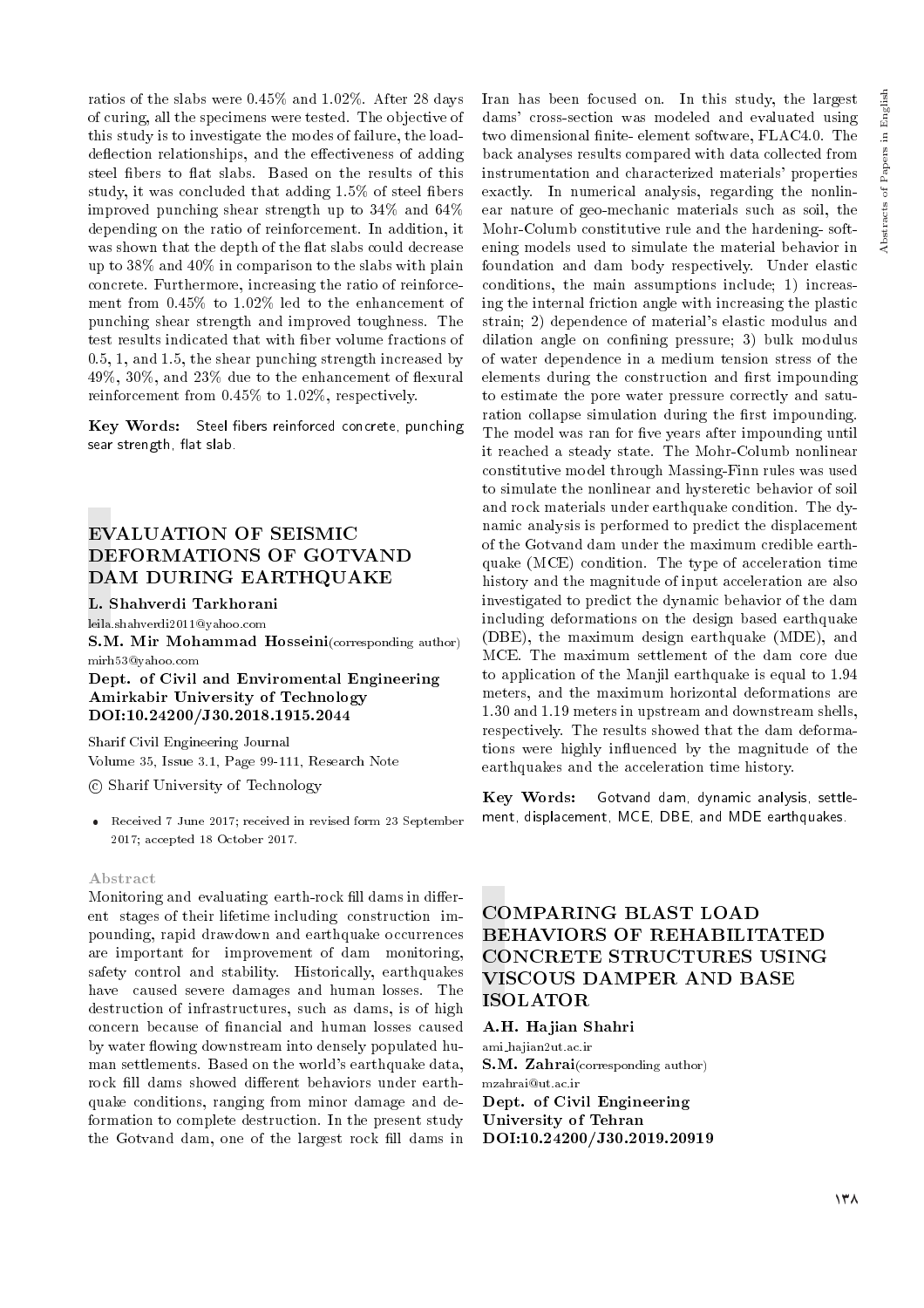and the effect of the liquefied sub-layers on the seismic site response de-amplification was studied from different points of view. Consequently, experimental and numerical studies of this research showed that the liquefaction of sub-layers could effectively reduce the intensity of seismic waves and earthquake-induced force.

 $Key$  Words: Liquefied soil sub-layers, shaking table test, nonlinear numerical modeling, site effects.

# PUBLIC PARKING SPACE ISSUES FOR TEHRAN CITIZENS

A. Alvanchi(corresponding author) alvanchi@sharif.edu

N. Moghaddam

#### na.moghadam69@gmail.com Dept. of Civil Engineering Sharif University of Technology DOI:10.24200/J30.2019.20927

Sharif Civil Engineering Journal Volume 35, Issue 3.1, Page 83-90, Research Note

## c Sharif University of Technology

 Received 3 March 2017; received in revised form 3 September 2017; accepted 28 October 2017.

#### Abstract

Public parking is an inseparable element of the cities. Parking shortage brings many direct and indirect negative impacts on the citizens' life, including wasting citizen's time while seeking barely found parking spots, and increasing vehicle traffic and air pollution. Our analysis of the supply and demand of parking spaces in Tehran, Iran shows Tehran lacks about 40% of its parking spaces causing the citizens to suffer daily. Assessment of unfavorable impacts of the parking shortage and the way citizens deal with it can be used for better parking management by the city managers and policymakers. To this end, in this research, we conduct a questionnaire survey to extract and assess Tehran citizens' opinions on different aspects of the issue. A 19-question survey with five main categories was designed. These categories include,  $1$ )the extent of the wasted time for finding free parking spaces, 2) citizens' priorities for the type of the parking spaces, 3) price of the parking spaces, 4) type of complementary facilities, and 5) the main sources of the public parking issues. The results achieved in the survey indicate severe impacts of the parking issue on the citizens' life. For example, 74% of the respondents indicated that on average they spend more than 10 minutes for nding free parking spots in the city while 65% of them suffer from high tension and stress during this time. About 66% of people expressed they have witnessed or even have been involved in the street fights

and quarrels on free parking spaces. The lack of free parking space, with the frequency of 78%, and the poor public transportation, with the frequency of 42%, were found in the survey as the main sources of the parking issue on the citizens' point of view. In the current situation, parking price, type of parking space and complementary facilities in the parking buildings are not the citizens' main concerns. Though, being able to find a parking space, not so far from their destination, is the main preference.

Key Words: Public parking, parking shortage, urban management, citizen's issues.

# PUNCHING SHEAR STRENGTH OF STEEL FIBER-REINFORCED CONCRETE TWO-WAY SLABS

A.M. Khaje Mahmoudabadi

am.mahmoodabadi@gmail.com M.R. Esfahani(corresponding author) esfahani@um.ac.ir

## Dept. of Civil Engineering Ferdowsi University of Mashhad DOI:10.24200/J30.2019.20920

Sharif Civil Engineering Journal Volume 35, Issue 3.1, Page 91-97, Research Note

c Sharif University of Technology

 Received 24 April 2017; received in revised form 18 October 2017; accepted 23 October 2017.

## Abstract

Concrete is a brittle material with a low strain capacity. The addition of randomly distributed discrete bers in concrete significantly improves the flexural behavior of structural concrete elements because of its enhanced tensile properties and crack control. In this paper, an experimental program was carried out to study the punching shear strength of flat slabs reinforced with steel fibers. The addition of steel bers generally contributes to the improvement of punching shear strength of flat slabs. The experimental work consisted of 8 rectangular specimens measuring 100 mm in depth, 1000 mm in length, and 1000 mm in width, six of which consisted of hookedend steel bers. The concrete mixtures were cast using ordinary Portland cement with a water-cement ratio of 0.41. During the punching shear tests, the load and the maximum deflection were recorded on a computerized data recording system; as a result, the load-displacement curve was drawn. The main variables considered include the volume fraction of steel fibers as well as the steel bar reinforcement ratio. The fibers were used at the volume fractions of 0.5%, 1%, and 1.5%, and the reinforcement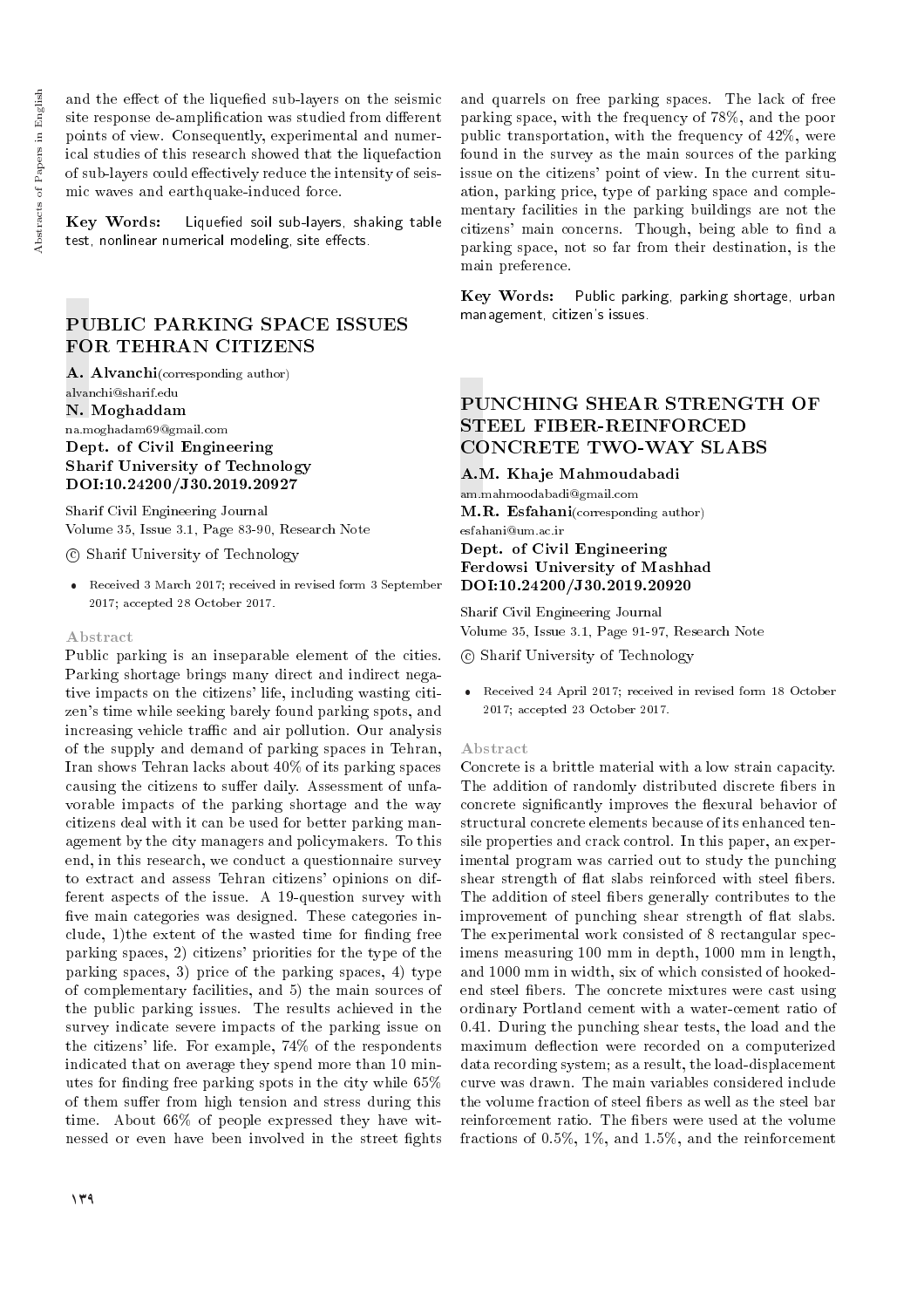# THE ASSESSMENT OF EFFECT OF INERT MATERIALS ON THE BEHAVIOR AND SHEAR STRENGTH OF FRESH AND AGED MUNICIPAL SOLID WASTES

A.H. Sadeghpour(corresponding author) sadeghpour@kashanu.ac.ir Dept. of Architecture and Art University of Kashan N. Shariatmadari shariatmadari@iust.ac.ir F. Dogmehchi dgm farshad@yahoo.com A.H. Karamdad amirhke@gmail.com Dept. of Civil Engineering Iran University of Science and Technology DOI:10.24200/J30.2017.2292.2167

Sharif Civil Engineering Journal Volume 35, Issue 3.1, Page 59-69, Original Article

c Sharif University of Technology

 Received 12 August 2017; received in revised form 20 November 2017; accepted 23 December 2017.

#### Abstract

This study were conducted to investigate the effect of inert materials of waste using large scaled triaxial tests on fresh and aged waste samples in the Kahrizak landfill of Tehran by adding aggregates with varying fracture percentages by 15% in weight to samples. The results indicated that the presence of inert material section leads to increase in shear strength of the waste mass up to three times than the initial values and as the inert materials have more roughness and rigid surfaces, shear strength increases consequently. The impact of the inert materials on new samples is more than the older samples due to the nature of the waste components, but the shear strength of old samples under same conditions was determined to be higher up to 50%. Also, the inert material portion have a greater effect on the increasing of the internal friction parameter  $(\Phi)$  and can increase it up to three times than the initial value.

Key Words: Shear strength, municipal solid waste, fresh waste, aging, triaxial test, inert materials, MSW.

# EXPERIMENTAL AND NUMERICAL MODELING ON SEISMIC RESPONSE OF LIQUEFIABLE SUB-LAYERS

M. Adampira

m.adampira@srbiau.ac.ir

Dept. of Civil Engineering Science and Research Branch Islamic Azad University A. Ghalandarzadeh aghaland@ut.ac.ir Dept. of Civil Engineering College of Engineering University of Tehran M. Derakhshandi(corresponding author) m-derakhshandi@srbiau.ac.ir H. Javaheri Koupaei h-javaheri@srbiau.ac.ir Dept. of Civil Engineering Science and Research Branch Islamic Azad University DOI:10.24200/J30.2017.5308.2230

Sharif Civil Engineering Journal Volume 35, Issue 3.1, Page 71-82, Original Article

c Sharif University of Technology

 Received 9 October 2017; received in revised form 28 November 2017; accepted 5 December 2017.

#### Abstract

Soil liquefaction is caused by strong ground motion and causes loss of shear strength, lateral spreading, foundation failure, sand boiling and post-earthquake settlement. These liquefaction mechanisms have been studied intensively. Although the seismic site response is affected by the liquefiable soils, there is no comprehensive study of it in the technical literature due to the complexity of this issue. However, different physical and numerical modeling methods have been conducted to develop guiding principles for the seismic response analysis in liquefied sites. Nevertheless, some major restrictions pertain to these models such as ignoring the effects of the depth of liquefiable layer and unsuitable constitutive models. In this study, the seismic behavior of liquefiable sub-layers has evaluated what affects the seismic site response strongly. In this regard, using the shaking table model tests, the initial seismic response was obtained in the soil profile consisting of a liquefiable sub-layer. The sub-layers of the shaking table models were built with different densities, and the models were subjected to specific record motions of varying intensity. Acceleration and pore water pressure were measured in the soil profiles during all the tests. The influence of the liquefiable soil layers on the seismic site response during shaking was discussed comprehensively. Afterwards, in order to use the compatible constitutive model in numerical analysis, a series of 1D effective stress numerical models were employed, while the results were veried adequately with the results of the shaking table test. Note that the multi-yield surface model was utilized in the current study as a suitable constitutive model. Finally, the seismic response was processed,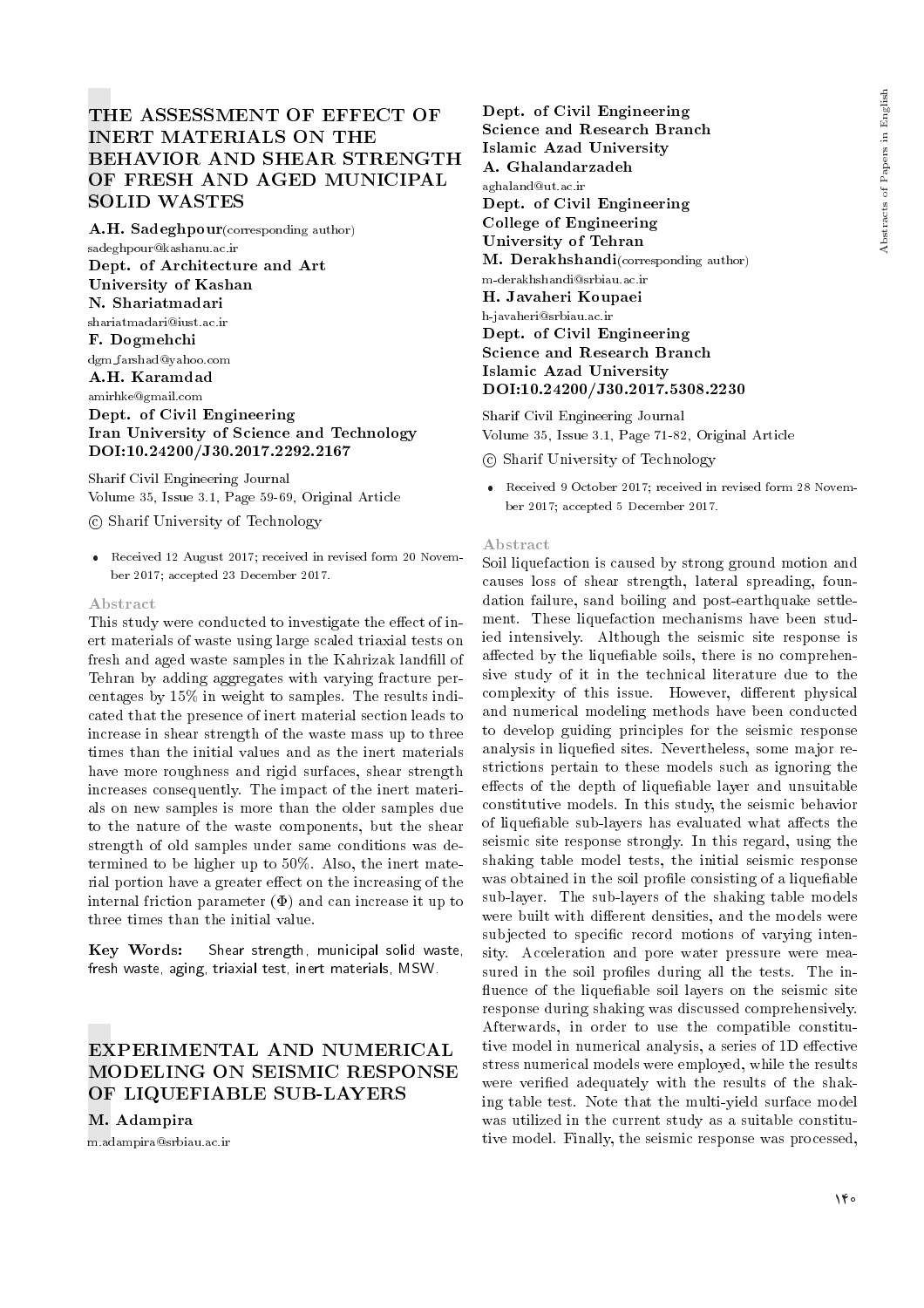MWCNTs to improve flux of the membranes and to reduce the fouling which is the main concern of the similar studies. Multi-walled carbon nanotubes (MWC-NTs) were exposed to acid solution containing  $HNO<sub>3</sub>$ and  $H_2SO_4$  to synthesis of oxidized MWCNTs and used for preparation of piperazine-based polyamide thin film nanocomposite nanofiltration membrane. Both raw and oxidized MWCNTs were applied in the fabrication of the membranes with four different concentrations of 0.001, 0.002, 0.005, and 0.01  $wt\%$  in the piperazine solution. Salt rejection, permeation, and antifouling properties of unfilled, raw and oxidized MWCNTs embedded membranes were investigated. Water flux for 0.005 wt% oxidized MWCNTs was 65.7  $L/m^2h$  which increased signicantly due to this fact that membrane hydrophilicity improved as a result of functionalization of MWC-NTs. Contact angle measurements confirmed the improvement of hydrophilicity by adding oxidized MWC-NTs to the membranes. Surface SEM images illustrated that the MWCNTs made surface of the membranes smoother and macro-voids enlargement leads to water flux enhancement. The antifouling properties were investigated using bovine serum albumin (BSA)/salt solution. The results showed that the membranes with a smoother surface had a better resistance against the fouling. The salt rejection performance exhibited that by embedding of the raw MWCNTs and oxidized MWC-NTs, improvement in rejecting of  $Na<sub>2</sub>SO<sub>4</sub>$  salt can be observed. Rejection for 0.005 wt% oxidized MWCNTs was 97.9% which was the highest among all of the membranes. It can be stated that the addition of raw and oxidized MWCNTs could enhance the performance of the nano filtration membranes in all characteristics of fouling, salt rejection and flux. Moreover, the addition of oxidized MWCNTs could improve the flux rate without any depletion in the salt rejection and also with an improvement in the antifouling properties.

Key Words: Nanofiltrarion, nanocomposite, salt rejection, MWCNTs.

THE EVALUATION OF GENERAL CONDITION OF CONTRACT FROM THE PERSPECTIVE OF THE COMPLIANCE WITH THE CONCEPT OF GREEN BUILDING AND PROPOSING SOME SOLUTIONS FOR IMPROVEMENT

### S. Ghafari

ghafarisaeed@yahoo.com Faculty of Engineering and Civil Engineering Islamic Azad University

South Tehran Branch H.R. Abbasian Jahromi(corresponding author) habasian@kntu.ac.ir Faculty of Engineering and Civil Engineering K. N. Toosi University of Technology DOI:10.24200/J30.2019.20917

Sharif Civil Engineering Journal

Volume 35, Issue 3.1, Page 47-57, Original Article

c Sharif University of Technology

 Received 12 August 2017; received in revised form 7 October 2017; accepted 28 October 2017.

#### Abstract

The lack of resource energy and increasing in the cost of energy whether in the construction or in the operation period, lead to the establishment of new concepts such as green building. Although this concept would be effective in reducing the consumption of energy rate but it is important to make some logical mechanism for its implementation in Iranian construction industry. So the authors aim to firstly introduce the concept of green building and its present condition in Iran and next bring some changes in the General Conditions of Iranian Contract (named code 4311), as one of the most popular codes in Iranian construction industry, for better implementation of green building concept. In this study according to the literature survey and past researches many criteria of green building were chosen. Because of the large number of criteria, the authors chose ten main criteria based on a logical approach to use in the process of evaluation of General Conditions of Contract and proposing some suggestions. According to those criteria a questionnaire was generated in two parts. The questionnaires distributed among 25 engineers as a pretest and after confirming the validity and reliability of the questionnaire, it was distributed among 325 engineers by applying a group sampling method and Cochran's equation. According to the results obtained by applying some stochastic analysises such as Kruskal-Wallis, binominal test and etc. some suggestions for changing General Conditions of Contract for using in green buildings were proposed. Results showed that the present Genral Condition of Contract is not capable enough to force different contract parties to use the green building concept in their works. The paper introduced some cluases which are very effective on promoting the capability of General Conditions of Contract for implementing the green building concept. Finally the reliability of results were confirmed by applying another questionnaire which was designed and distributed among 30 experts. In this study presenting.

Key Words: Green buildings, green materials, sustainable development, building contracts, general conditions of contract.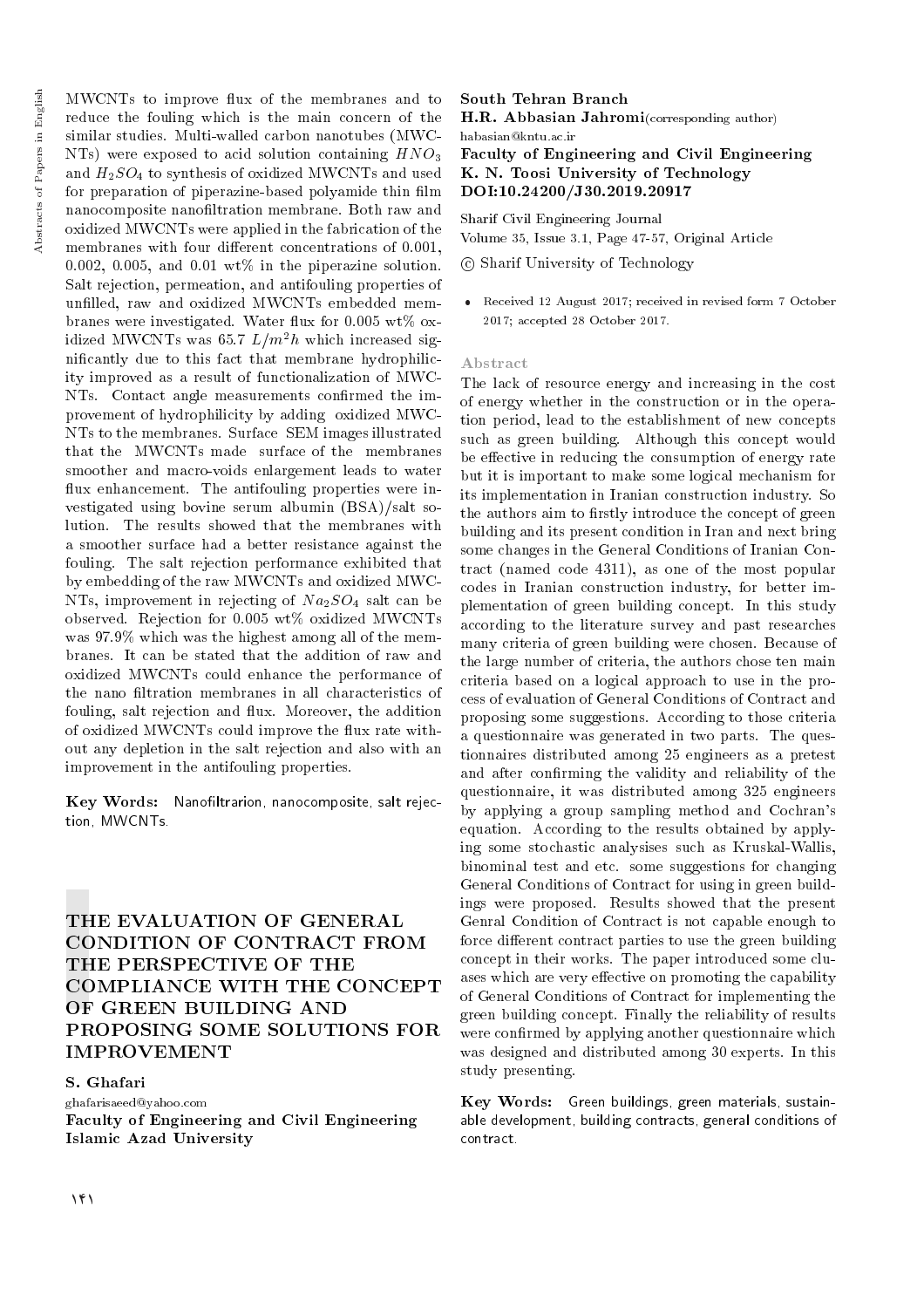subjected to uniform shear deformation on the upper boundary. The second example is a slope failure problem, which includes a downward displacement applied to the middle of a rigid block on the top of a slope. The shear band path and the force-displacement curves are plotted for both examples and have good agreement with the reported results.

Key Words: Finite element, zero thickness element, shear band, modeling, strain localization.

# ESTIMATION OF THE LONGITUDINAL AND TRANSVERSE DISPERSION COEFFICIENTS OF SAND SEDIMENTS IN SATURATED **STATE**

M.R. Nazem mr.nazem1991@ut.ac.ir K. Ebrahimi(corresponding author) ebrahimik@ut.ac.ir A. Liaght aliaghat@ut.ac.ir Sh. Araghinejad Araghinejad@ut.ac.ir Dept. of Irrigation and Reclamation Engineering University of Tehran DOI:10.24200/J30.2019.20923

Sharif Civil Engineering Journal Volume 35, Issue 3.1, Page 33-38, Original Article

c Sharif University of Technology

 Received 24 June 2017; received in revised form 3 September 2017; accepted 28 October 2017.

#### Abstract

Groundwater resources play an essential role in water supply for drink, agriculture, and industry sectors. Nowadays, for various reasons, such as urban and population growth, indiscriminate use of fertilizers and chemical poisons, groundwater resources have been populated. Therefore, studying the pollutions and their fate and preventing groundwater resources from the pollutants is necessary. In this research study, a laboratory physical model has been designed and performed in order to obtain enough data of pollution movement in homogeneous porous media. In other words, the main aim of this paper is to track the distribution of a conservative tracer in porous media in a laboratory-scale model to estimate the longitudinal and transverse dispersion coefficients. In this study, non-cohesive sands were used to create the porous media body in the laboratory model,

and the grain diameter of the sand was 1-2.5 mm. Salt with concentrations of 5, 7.5, and 10 gr/l was used as a tracer. The porosity of the sand was measured equal to 39%, and the hydraulic conductivity of that was measured equal to 172.26 cm/hr using the constant load test. In order to control changes of flow velocity, to minimize test errors, a constant head of water was created over the entrance of the sand body. The flow velocity was measured equal to 1.21 mm/sec. An EC-meter apparatus was used to measure the EC values of the tracer inside model; then, these data were used to calculate the concentration of tracer in different points over time, during each test. Then, the values of the concentration were compared with those of concentration which were obtained from the analytical solution of Fick's second law. Root Mean Square Error criterion (RMSE) was used to compare the measured and calculated mentioned data. According to the results, the values of the longitudinal coefficient tracer for the studied conditions, concentrations of 5, 7.5, and 10 gr/l, obtained 3.36e-6, 3.08e-6, and  $3.52e-6$  for transverse coefficients  $6.58e-7$ ,  $6.49e-7$ , and 6.79e-7 m2/s, respectively.

Key Words: Groundwater pollution, tracer, analytical solutions, physical model, longitudinal and transverse dispersion coefficients.

# TREATMENT OF SALINE WATER BY NANOFILTRATION PROCESS WITH A MODIFIED POLYAMIDE MEMBRANE MULTI-WALLED CARBON NANOTUBES

#### M.R. Mahdavi

mohammadr.mahdavi@yahoo.com M. Delnavaz(corresponding author) delnavaz@khu.ac.ir

#### V. Vatanpour

vahidvatanpour@khu.ac.ir Faculty of Engineering Dept. of Civil Engineering Kharazmi University DOI:10.24200/J30.2017.2245.2145

Sharif Civil Engineering Journal Volume 35, Issue 3.1, Page 39-46, Original Article

c Sharif University of Technology

 Received 25 June 2017; received in revised form 9 December 2017; accepted 17 December 2017.

#### Abstract

The object of this paper is the synthesis and modi fication of piperazine-polyamide NF membranes using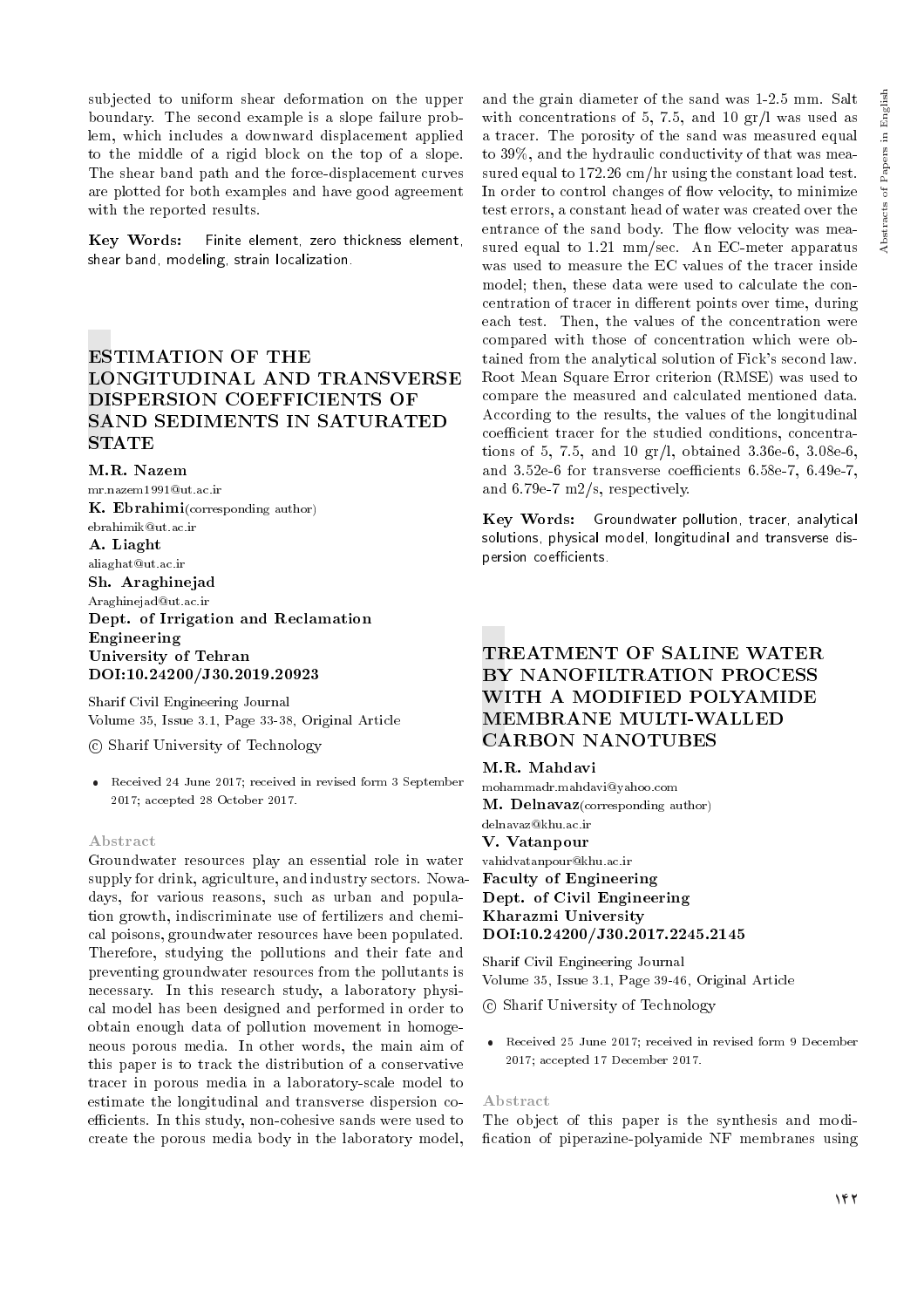tions at the upstream weirs; this matter predicted that this alternative to rectangular weirs could improve sediment at the upstream weirs. Turbulence analyzation showed that turbulence decreased from channel wall to crest center. In addition, in the cosine weirs, turbulence in crest center is higher than that in the rectangular weirs. This consolation is used to solve the sedimentation of the problems at the upstream weirs.

Key Words: Cosine weirs, acoustic doppler velocity, confection discharge, turbulence intensity.

# ACTIVE STRUCTURAL VIBRATION CONTROL BY UTILIZING SINGLE ACTUATOR AND APPLYING CRITICAL DAMPING CONCEPT IN TWO VIBRATION MODES

J. Alamatian(corresponding author)

alamatian@mshdiau.ac.ir H. Davtalab hamiddavtalab@yahoo.com Dept. of Civil Engineering Mashhad Branch, Islamic Azad University DOI:10.24200/J30.2018.2121.2096

Sharif Civil Engineering Journal Volume 35, Issue 3.1, Page 13-23, Original Article

c Sharif University of Technology

 Received 19 June 2017; received in revised form 13 August 2017; accepted 14 October 2017.

## Abstract

In this paper, a new active structural vibration control procedure is presented using the developed critical damping theory. This strategy utilizes the critical damping concept i.e. CD method. In conventional CD algorithm, the effect of first vibration mode was incorporated to formulate the actuator force. Here, the critical damping concept is developed so that the actuator force is calculated by applying the effects of both first and second vibration modes. This strategy improves the efficiency of the critical damping technique. Since the total damping matrix corresponding to the dynamic system should be semi positive definiteness, a novel approach is suggested here for determining the actuator and sensor locations. According to the proposed concepts, a new active control algorithm is obtained. Efficiency and stability of the proposed method is assessed by active control of vibrations of some shear buildings subjected to various dynamic loads. Results demonstrate considerable merit of the proposed active control algorithm compared to the common critical damping method.

Key Words: Smart structure, active control, critical damping.

# A NEW METHOD FOR MODELING OF SHEAR BAND PROPAGATION USING ZERO THICKNESS ELEMENTS

R. Asemani(corresponding author) rasemani@mail.kntu.ac.ir

O.R. Barani barani@kntu.ac.ir Dept. of Civil Engineering K. N. Toosi University of Technology DOI:10.24200/J30.2019.20922

Sharif Civil Engineering Journal Volume 35, Issue 3.1, Page 25-32, Original Article

c Sharif University of Technology

 Received 19 June 2017; received in revised form 26 November 2017; accepted 10 December 2017.

#### Abstract

A shear band is a narrow zone of intense shearing strain within a largely unsheared matrix. During the shear band formation, relative tangential displacement of blocks of material on two sides of the band occurs. Width of this region varies from a few to hundreds of microns. Despite the infinitesimal width of the band, its relative tangential deformation may extend to several centimeters and may even lead to exertion of macroscopic influence on the medium.

In this paper, a new method for modeling of shear band is presented. A bifurcation analysis is used to detect the onset of localization in an element to determine the geometry of the localized deformation modes. Therefore, a computational procedure is discussed for detecting the onset of localization and determining the localization directions and the shear band path. A zero thickness element is utilized to simulate the slip surface in the shear band.

Plane strain condition is assumed in numerical simulations, and elasto-plastic finite element method is used in analysis.

When the onset of localization is detected, the zero thickness element is added to the shear band path, which closely reproduces the shear band response. The proposed methodology is applied to two numerical examples, and the results are compared with the other existing methods which demonstrate the ability of the method to resolve the geometry of localized failure modes and reproduce the shear band response.

The first example is a simple shear problem that includes a rectangular solid with fixed supports in its bottom.